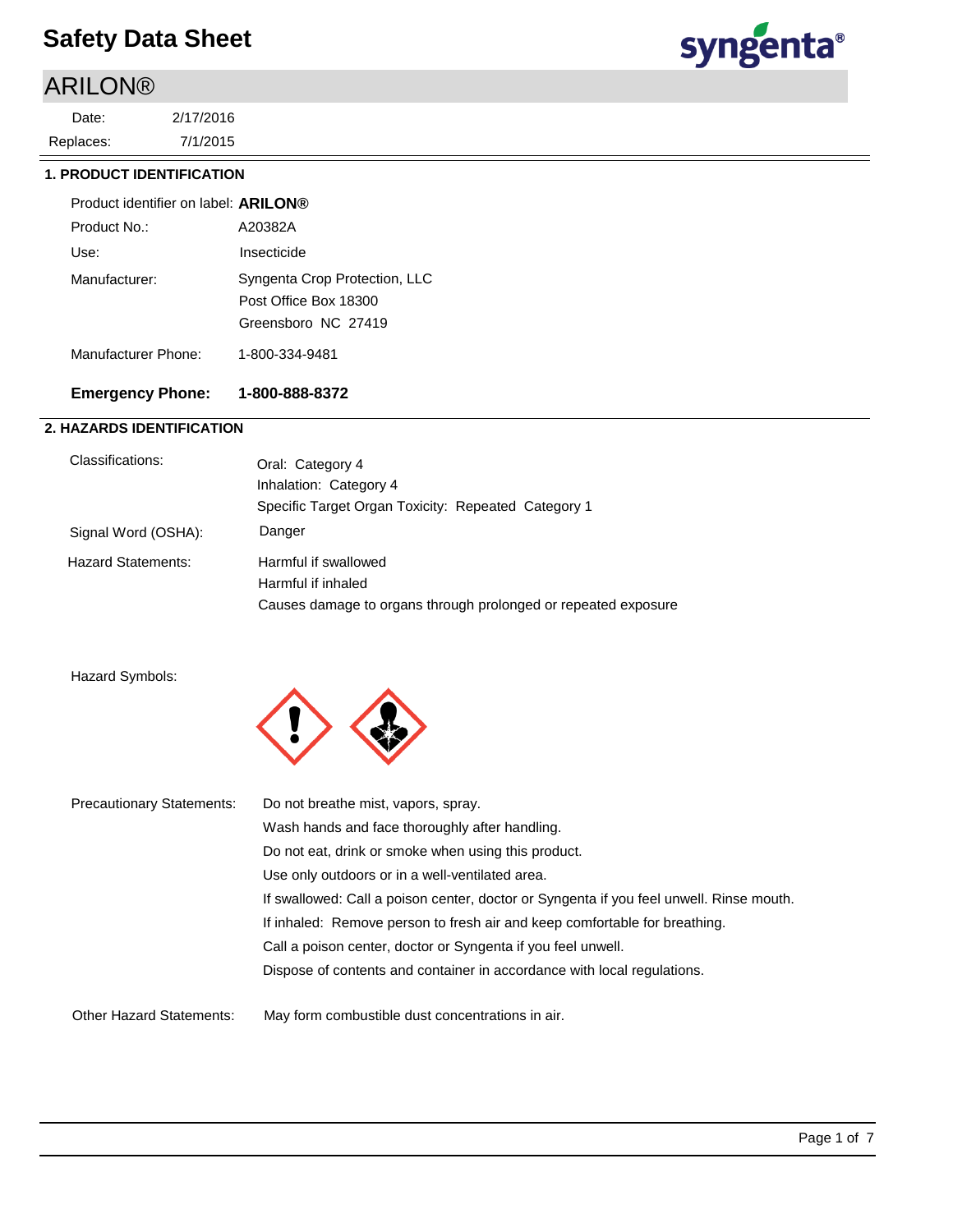## **ARILON®**

7/1/2015 2/17/2016 Replaces: Date:



### **3. COMPOSITION/INFORMATION ON INGREDIENTS**

| <b>Chemical Name</b>                                                                                                                                                     | Common Name          | <b>CAS Number</b>   | Concentration |
|--------------------------------------------------------------------------------------------------------------------------------------------------------------------------|----------------------|---------------------|---------------|
| Other ingredients                                                                                                                                                        | Other ingredients    | <b>Trade Secret</b> | 80%           |
| methyl (4aS)-7-chloro-2,5-dihydro-2-<br>$[[(methoxycarbonyl)]4-$<br>(trifluoromethoxy)phenyl]amino]carbonyl]in<br>$deno[1,2-e][1,3,4]$ oxadiazine-4a(3H)-<br>carboxylate | Indoxacarb Technical | 173584-44-6         | 20%           |

Ingredients not precisely identified are proprietary or non-hazardous. Values are not product specifications.

## **4. FIRST AID MEASURES**

Have the product container, label or Safety Data Sheet with you when calling Syngenta (800-888-8372), a poison control center or doctor, or going for treatment.

- If swallowed: Call Syngenta (800-888-8372), a poison control center or doctor immediately for treatment advice. Do not give any liquid to the person. Do not induce vomiting unless told to do so after calling 800-888- 8372 or by a poison control center or doctor. Do not give anything by mouth to an unconscious person. Ingestion:
- If in eyes: Hold eye open and rinse slowly and gently with water for 15-20 minutes. Remove contact lenses, if present, after 5 minutes, then continue rinsing eye. Call Syngenta (800-888-8372), a poison control center or doctor for treatment advice. Eye Contact:
- If on skin or clothing: Take off contaminated clothing. Rinse skin immediately with plenty of water for 15-20 minutes. Call Syngenta (800-888-8372), a poison control center or doctor for treatment advice. Skin Contact:
- If inhaled: Move person to fresh air. If person is not breathing, call 911 or an ambulance, then give artificial respiration, preferably mouth-to-mouth if possible. Call Syngenta (800-888-8372), a poison control center or doctor for further treatment advice. Inhalation:
- Most important symptoms/effects:

Not Applicable

Indication of immediate medical attention and special treatment needed:

There is no specific antidote if this product is ingested.

Treat symptomatically.

#### **5. FIRE FIGHTING MEASURES**

Suitable (and unsuitable) extinguishing media:

Use dry chemical, foam or CO2 extinguishing media. If water is used to fight fire, dike and collect runoff.

Specific Hazards:

Fire will spread by smoldering or slow decomposition.

During a fire, irritating and possibly toxic gases may be generated by thermal decomposition or combustion.

Special protective equipment and precautions for firefighters:

Wear full protective clothing and self-contained breathing apparatus. Evacuate nonessential personnel from the area to prevent human exposure to fire, smoke, fumes or products of combustion.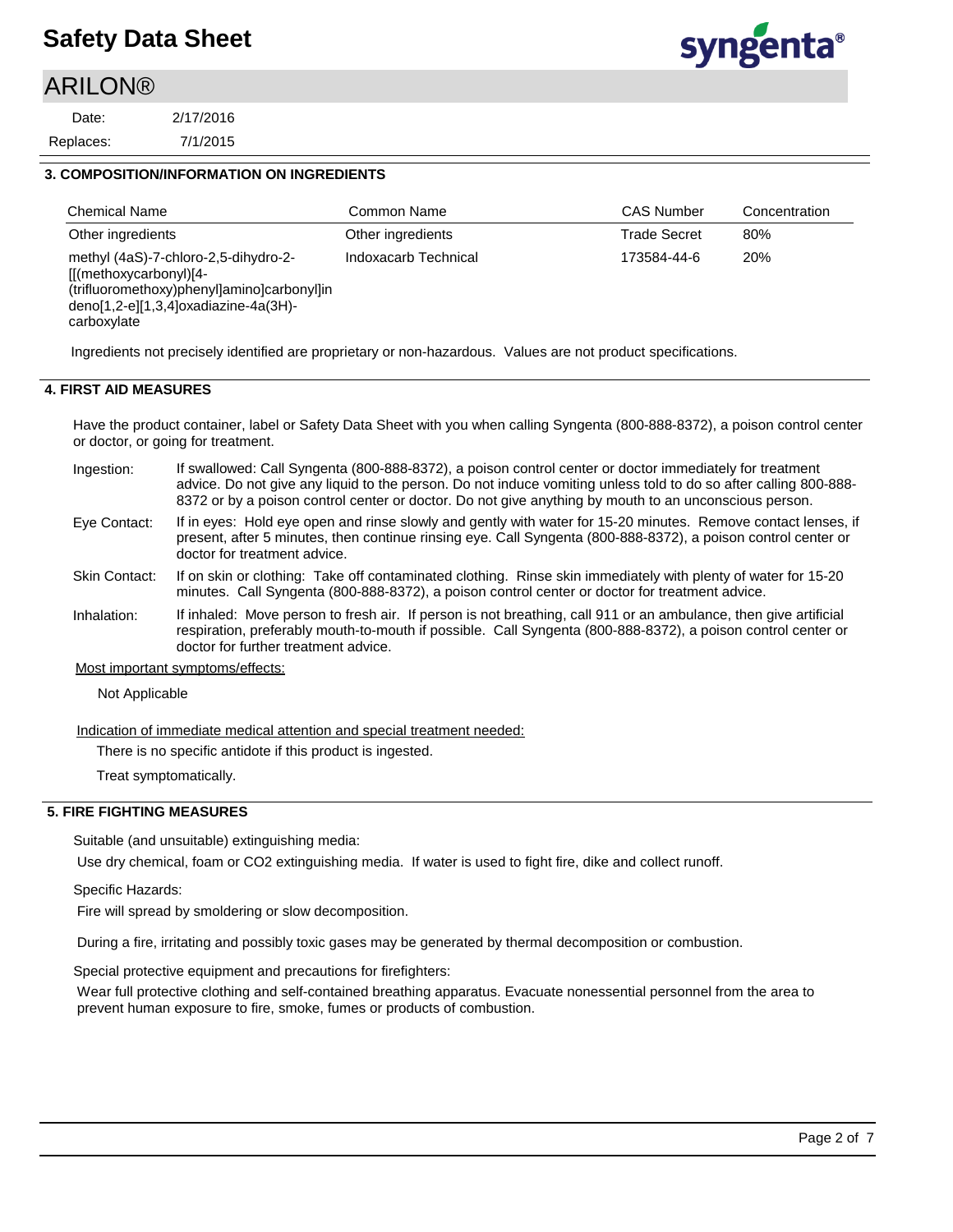## **ARILON®**

7/1/2015 2/17/2016 Replaces: Date:



#### **6. ACCIDENTAL RELEASE MEASURES**

Personal precautions, protective equipment, and emergency procedures: Follow exposure controls/personal protection outlined in Section 8.

Methods and materials for containment and cleaning up:

Control the spill at its source. Contain the spill to prevent from spreading or contaminating soil or from entering sewage and drainage systems or any body of water. Clean up spills immediately, observing precautions outlined in Section 8. Cover entire spill with absorbing material and place into compatible disposal container. Scrub area with hard water detergent (e.g. commercial products such as Tide, Joy, Spic and Span). Pick up wash liquid with additional absorbent and place into compatible disposal container. Once all material is cleaned up and placed in a disposal container, seal container and arrange for disposition.

### **7. HANDLING AND STORAGE**

Precautions for safe handling:

This material is capable of forming flammable dust clouds in air, which, if ignited, can produce a dust cloud explosion. Flames, hot surfaces, mechanical sparks and electrostatic discharges can serve as ignition sources for this material. Electrical equipment should be compatible with the flammability characteristics of this material. The flammability characteristics will be made worse if the material contains traces of flammable solvents or is handled in the presence of flammable solvents.

In general personnel handling this material and all conducting equipment should be electrically earthed or grounded. Bulk bags (FIBC) used to contain this material should be Type B, Type C or Type D. Type C bags must be electrically grounded or earthed before powder is charged to or discharged from the bag. If metal or fiber drums are used to contain this material, make certain the metal parts are bonded to the filling equipment and grounded.

Store the material in a well-ventilated, secure area out of reach of children and domestic animals. Do not store food, beverages or tobacco products in the storage area. Prevent eating, drinking, tobacco use, and cosmetic application in areas where there is a potential for exposure to the material. Wash thoroughly with soap and water after handling.

This material can become readily charged in most operations.

Conditions for safe storage, including any incompatibilities: Not Applicable

## **8. EXPOSURE CONTROLS/PERSONAL PROTECTION**

## **THE FOLLOWING RECOMMENDATIONS FOR EXPOSURE CONTROLS/PERSONAL PROTECTION ARE INTENDED FOR THE MANUFACTURE, FORMULATION AND PACKAGING OF THIS PRODUCT.**

#### **FOR COMMERCIAL APPLICATIONS AND/OR ON-FARM APPLICATIONS CONSULT THE PRODUCT LABEL.**

Occupational Exposure Limits:

| <b>Chemical Name</b> | OSHA PEL        | <b>ACGIH TLV</b> | Other                                              | Source         |
|----------------------|-----------------|------------------|----------------------------------------------------|----------------|
| Other ingredients    | Not Established | Not Established  | Not Established                                    | Not Applicable |
| Indoxacarb Technical | Not Established | Not Established  | 1 mg/m <sup>3</sup> 8hr & 12hr<br>TWA (respirable) | Manufacturer   |

#### Appropriate engineering controls:

Use effective engineering controls to comply with occupational exposure limits (if applicable).

#### Individual protection measures:

#### Ingestion:

Prevent eating, drinking, tobacco usage and cosmetic application in areas where there is a potential for exposure to the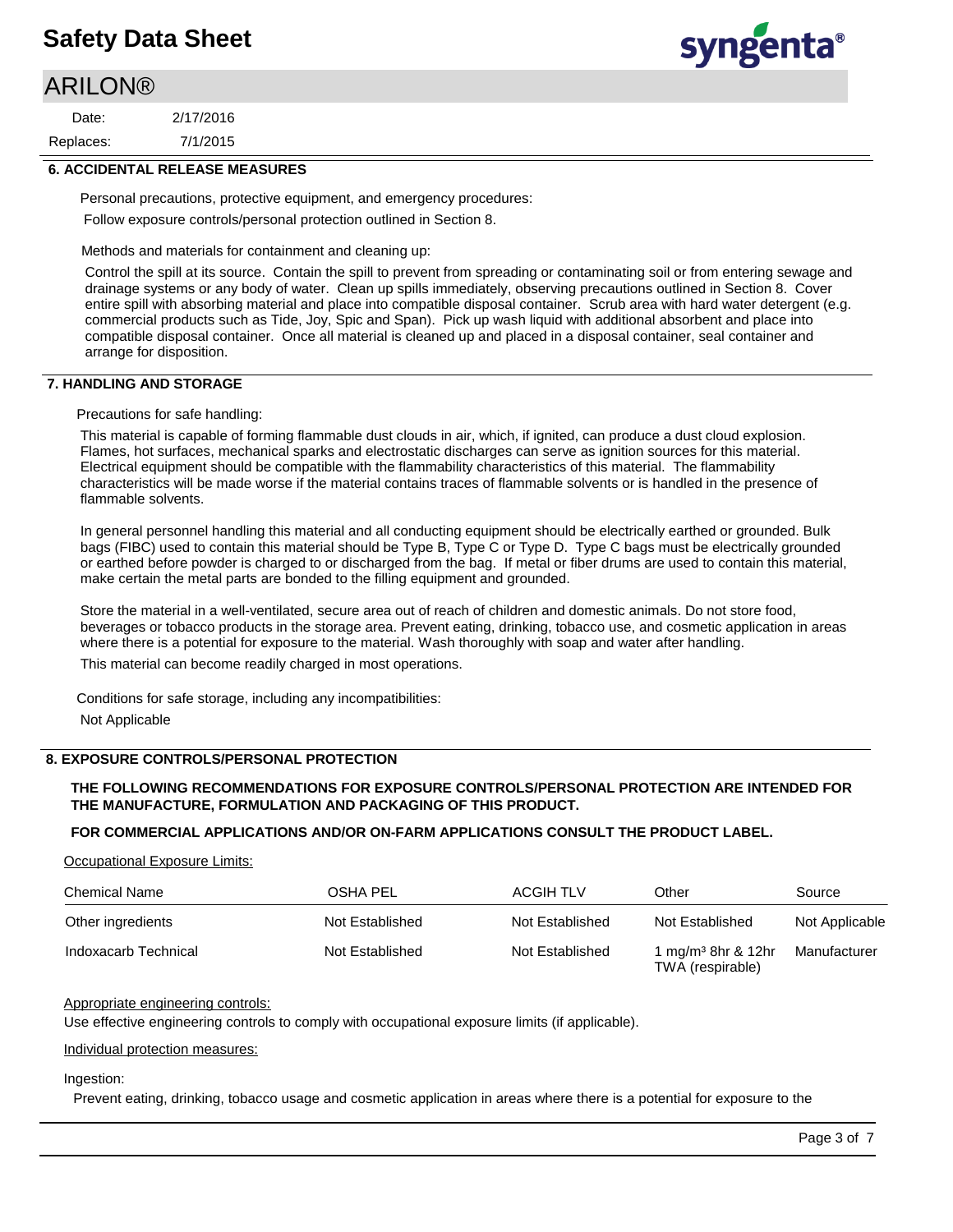## **ARILON®**

7/1/2015 2/17/2016 Replaces: Date:

material. Wash thoroughly with soap and water after handling.

### Eye Contact:

Where eye contact is likely, use dust-proof chemical goggles.

### Skin Contact:

Where contact is likely, wear chemical-resistant gloves (such as barrier laminate, butyl rubber, nitrile rubber, neoprene rubber, natural rubber, polyvinyl chloride [PVC] or Viton), coveralls, socks and chemical-resistant footwear.

#### Inhalation:

A particulate filter respirator may be necessary until effective engineering controls are installed to comply with occupational exposure limits. Use NIOSH certified respirator with any N, R, P or HE filter. Use a self-contained breathing apparatus in cases of emergency spills, when exposure levels are unknown, or under any circumstances where air-purifying respirators may not provide adequate protection.

## **9. PHYSICAL AND CHEMICAL PROPERTIES**

Odor: Slight Appearance: Light tan to white granules Vapor Pressure: Indoxacarb Technical Not Available Solubility (ies): pH: 8.1 - 9.1 Initial boiling point and boiling range: Not Available Melting point/freezing point: Not Available Odor Threshold: Not Available Not Available Flammability: Not Available Not Available Autoignition Temperature: Not Available Flash Point (Test Method): Flammable Limits (% in Air): Vapor Density: Not Available Relative Density: 0.50 - 0.70 g/ml Bulk density (tapped) Decomposition Temperature: Not Available Viscosity: Not Available Partition coefficient: n-octanol/water: Not Available Other: None Indoxacarb Technical Not Available

## **10. STABILITY AND REACTIVITY**

Incompatible materials:

Possibility of hazardous reactions: Will not occur. Chemical stability: Stable under normal use and storage conditions. Reactivity: Not reactive. Conditions to Avoid: None known.

None known.

Page 4 of 7

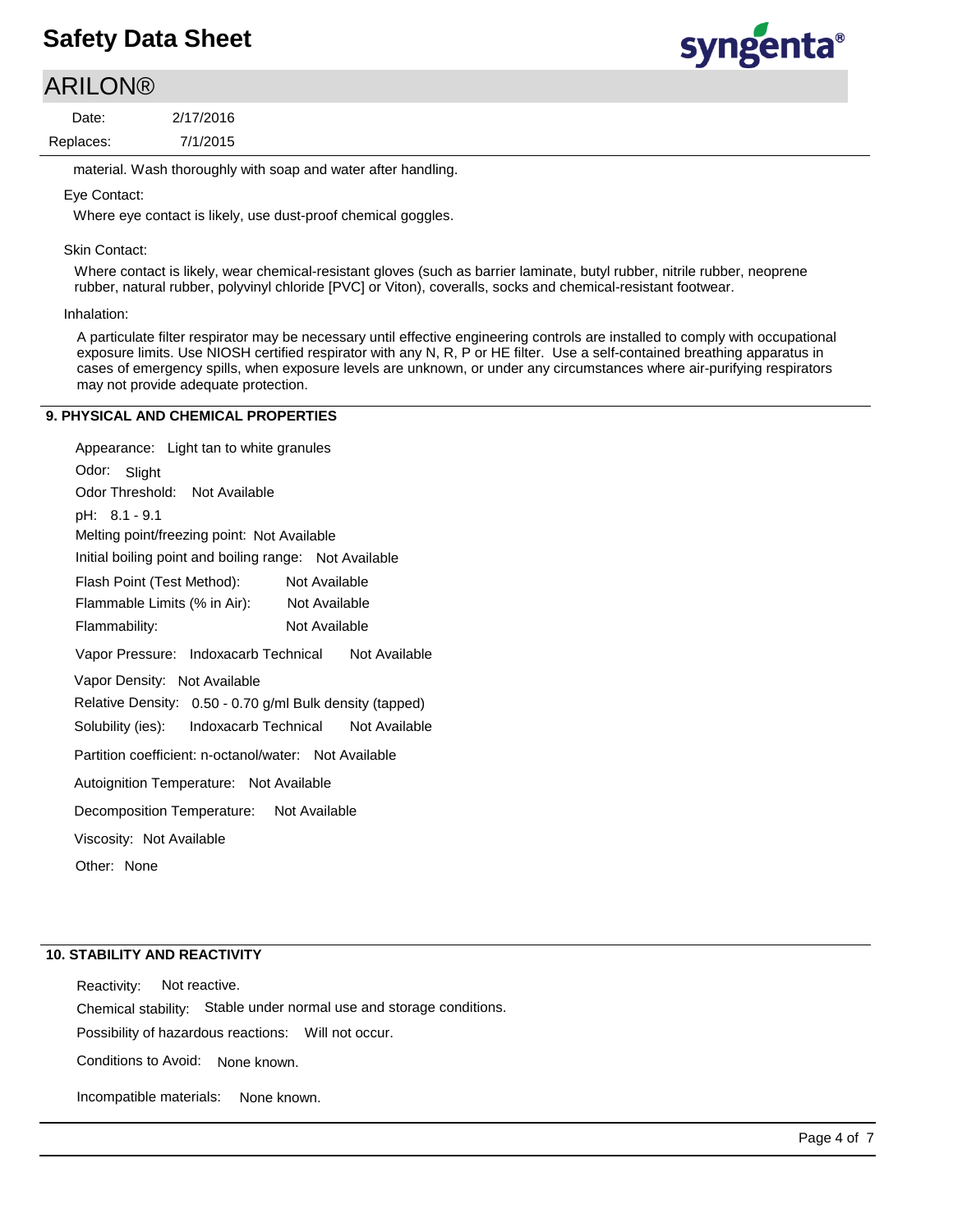## **ARILON®**

7/1/2015 2/17/2016 Replaces: Date:



Hazardous Decomposition Products: Not Available

## **11. TOXICOLOGICAL INFORMATION**

## Health effects information

Likely routes of exposure: Dermal, Inhalation

Symptoms of exposure: Not Applicable

Delayed, immediate and chronic effects of exposure: Not Applicable

## Numerical measures of toxicity (acute toxicity/irritation studies (finished product))

| Ingestion:                 | Oral (LD50 Rat):                              | 1909 mg/kg body weight     |  |  |
|----------------------------|-----------------------------------------------|----------------------------|--|--|
| Dermal:                    | Dermal (LD50 Rat):                            | > 5000 mg/kg body weight   |  |  |
| Inhalation:                | Inhalation (LC50 Rat):                        | $> 4.8$ mg/l air - 4 hours |  |  |
| Eye Contact:               | Slightly Irritating (Rabbit)                  |                            |  |  |
| <b>Skin Contact:</b>       | Slightly Irritating (Rabbit)                  |                            |  |  |
| <b>Skin Sensitization:</b> | Not a sensitizer in animal tests (Guinea Pig) |                            |  |  |

### Reproductive/Developmental Effects

Indoxacarb Technical: Animal testing showed effects on reproduction at levels equal to or above those causing parental toxicity.

Animal testing showed effects on embryo-fetal development at levels equal to or above those causing maternal toxicity.

#### Chronic/Subchronic Toxicity Studies

Indoxacarb Technical: The following effects occurred at levels of exposure that significantly exceed those expected under labeled usage conditions.

Inhalation; rat; Incoordination, mortality, red blood cell destruction causing abnormal decrease in number of red blood cells (anemia)

## **Carcinogenicity**

Indoxacarb Technical: Animal testing did not show any carcinogenic effects. Tests on bacterial or mammalian cell cultures did not show mutagenic effects. Did not cause genetic damage in animals.

| <b>Chemical Name</b>                                                                                                                                                                                           | NTP/IARC/OSHA Carcinogen |
|----------------------------------------------------------------------------------------------------------------------------------------------------------------------------------------------------------------|--------------------------|
| Other ingredients                                                                                                                                                                                              | No                       |
| methyl (4aS)-7-chloro-2,5-dihydro-2-<br>$[[(methoxycarbonyl)]4-$<br>(trifluoromethoxy)phenyl]amino]carbonyl]inden<br>o[1,2-e][1,3,4]oxadiazine-4a(3H)-carboxylate<br><b>Other Toxicity Information</b><br>None | No.                      |
| <b>Toxicity of Other Components</b><br>Other ingredients<br>Not Established                                                                                                                                    |                          |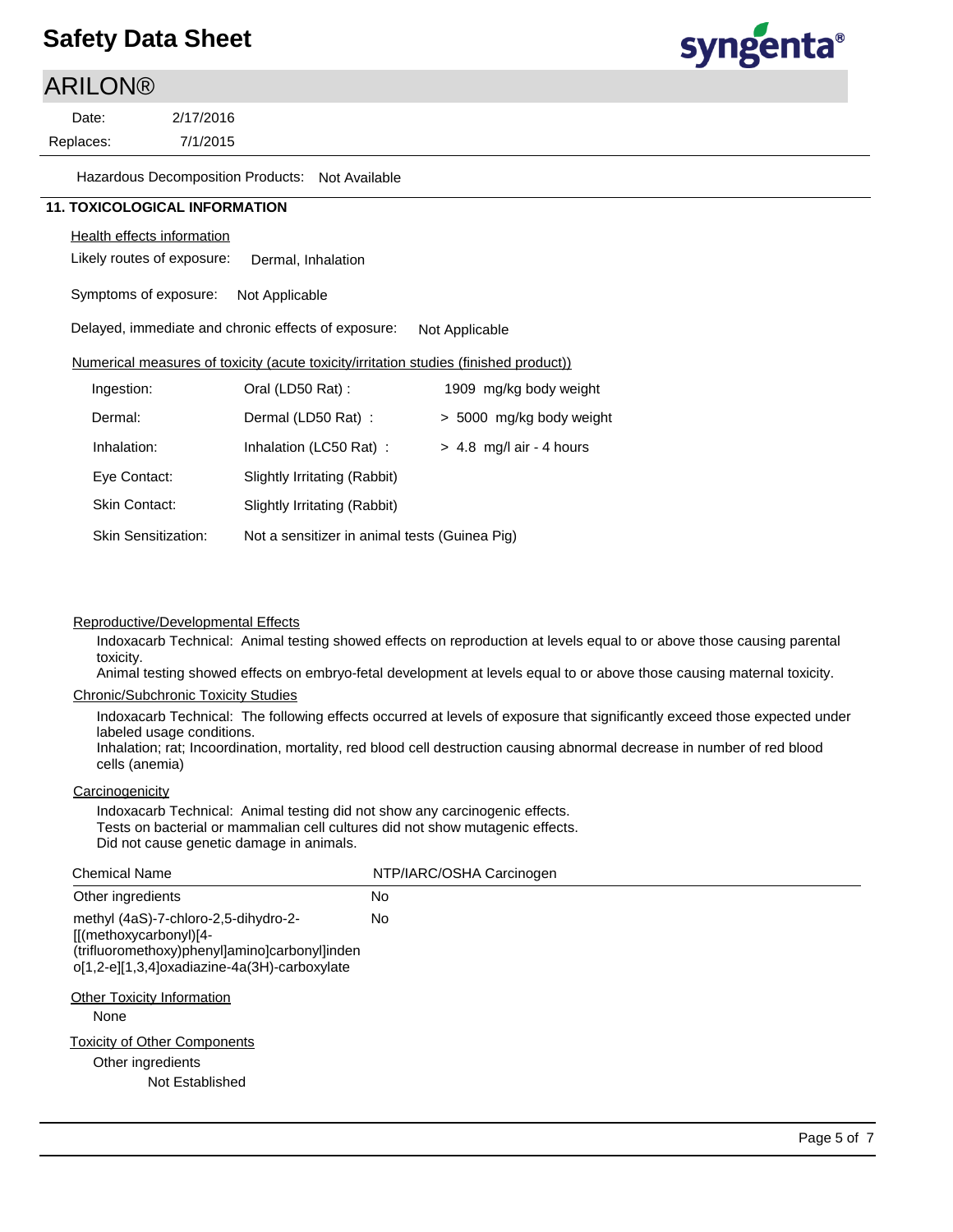## **ARILON®**



| Date:                | 2/17/2016                                          |                 |  |  |
|----------------------|----------------------------------------------------|-----------------|--|--|
| Replaces:            | 7/1/2015                                           |                 |  |  |
| <b>Target Organs</b> | <b>Active Ingredients</b><br>Indoxacarb Technical: | Nervous system  |  |  |
|                      | Inert Ingredients<br>Other ingredients:            | Not Established |  |  |
|                      |                                                    |                 |  |  |

## **12. ECOLOGICAL INFORMATION**

Eco-Acute Toxicity

Indoxacarb Technical:

Fish (Rainbow Trout) 96-hour LC50 0.65 mg/l Bird (Bobwhite Quail) LD50 Oral 98 mg/kg Invertebrate (Water Flea) Daphnia Magna 48-hour EC50 0.60 mg/l

### Environmental Fate

Indoxacarb Technical:

Information given is based on data on the components and the ecotoxicology of similar products. Environmental Hazards: Do not apply directly to water, or to areas where surface water is present, or to intertidal areas below the mean high water mark.

## **13. DISPOSAL CONSIDERATIONS**

#### Disposal:

Do not reuse product containers. Dispose of product containers, waste containers, and residues according to local, state, and federal health and environmental regulations.

Characteristic Waste: Not Applicable Listed Waste: Not Applicable

### **14. TRANSPORT INFORMATION**

DOT Classification Ground Transport - NAFTA Not regulated **Comments** Water Transport - International Proper Shipping Name: Environmentally Hazardous Substance, Solid, N.O.S. (Indoxacarb) Hazard Class: Class 9 Identification Number: UN 3077 Packing Group: PG III Air Transport

Proper Shipping Name: Environmentally Hazardous Substance, Solid, N.O.S. (Indoxacarb) Hazard Class: Class 9 Identification Number: UN 3077 Packing Group: PG III